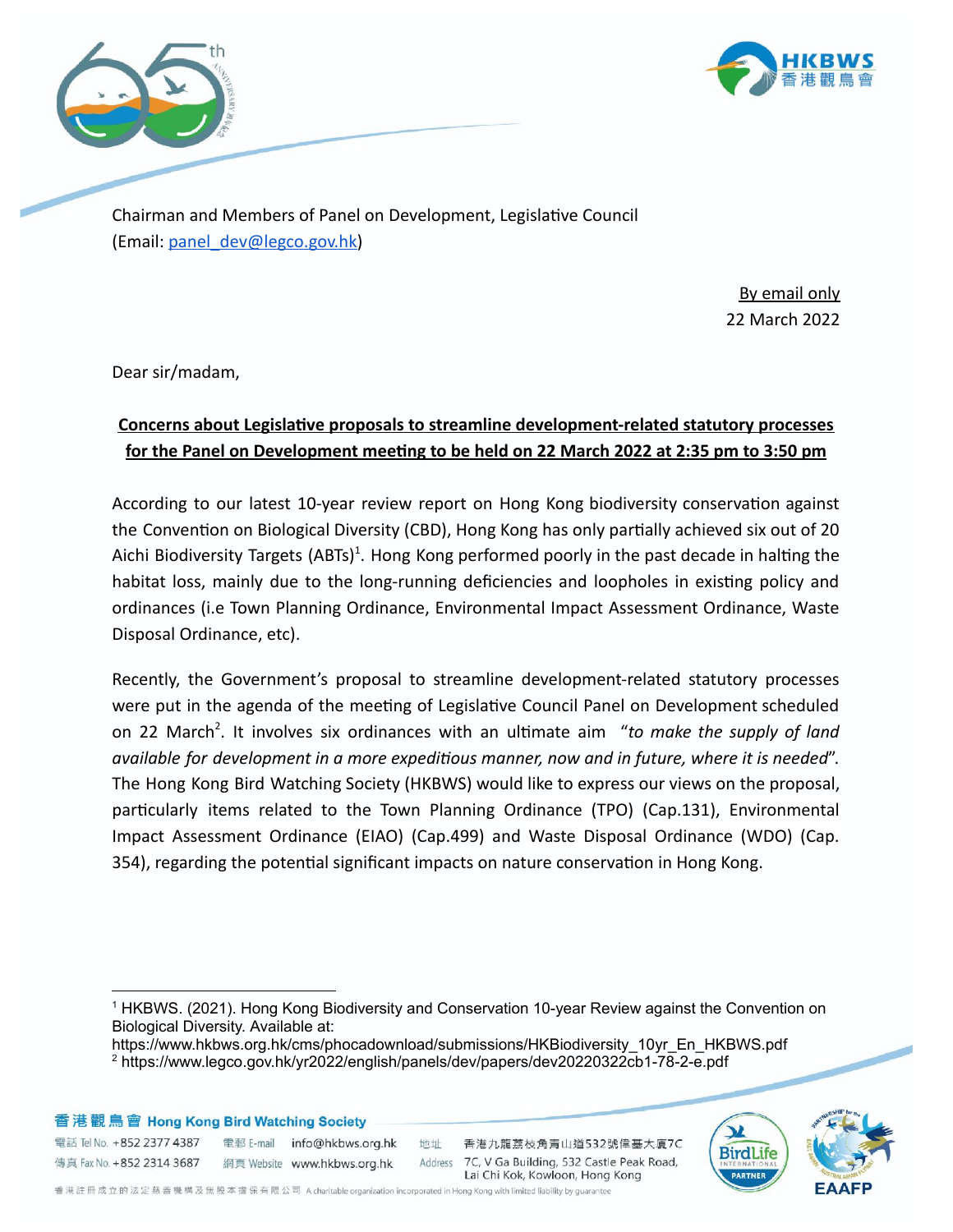



## *1) Must be in line with the spirit of TPO and maintain the enhanced transparency,* effectiveness and efficiency achieved in the past reviews

First of all, we would like to emphasize that TPO is "*to promote the health, safety, convenience and* general welfare of the community by making provision for the systematic preparation and approval of plans for the lay-out of areas of Hong Kong as well as for the types of building *suitable for erecon therein and for the preparaon and approval of plans for areas within* which permission is required for development"<sup>3</sup>.

Since the TPO was first enacted in 1939, some major amendments have been made in 1974 and in 1991 relating to the planning permission system, planning enforcement and setting up of committees and boards. In 2005, the Town Planning (Amendment) Bill 2004 came into operation, which had three main objectives: to enhance the transparency of the planning system; to streamline the town planning process; and to strengthen enforcement control against unauthorized developments in the rural New Territories. We consider that any further amendments in TPO should follow the spirit of TPO as well as maintaining the good intention to enhance transparency, effectiveness and efficiency as in the previous amendments. .

# *2) Amend TPO to plug loopholes in TPO to protect sites of conservaon importance without further delay*

Among the amendments proposed by the Government, we only support one that covers "*some enforcement-related provisions of the TPO, with a view to enabling the Planning Authority to protect more effectively certain rural areas with high ecological value but subject to development pressure and environmental degradation".* 

Under the current TPO, it is possible that even though the sites were zoned as conservation and agricultural zonings under the Outline Zoning Plans (OZP), no enforcement actions could be taken due to an absence of prior coverage of a Development Permission Area (DPA) plan. Many sites of conservation importance in the rural areas are threatened by this loophole. The more widely-known cases are the unauthorized filling of freshwater wetlands within Coastal Protected Area zoning for glamping in Pui O in South Lantau, and land filling of fallow agricultural lands within Green Belt zoning for tent camping activities in Mui Tsz Lam near Ma



<sup>3</sup> Town Planning Ordinance (Cap. 131). Retrieved from https://www.elegislation.gov.hk/hk/cap131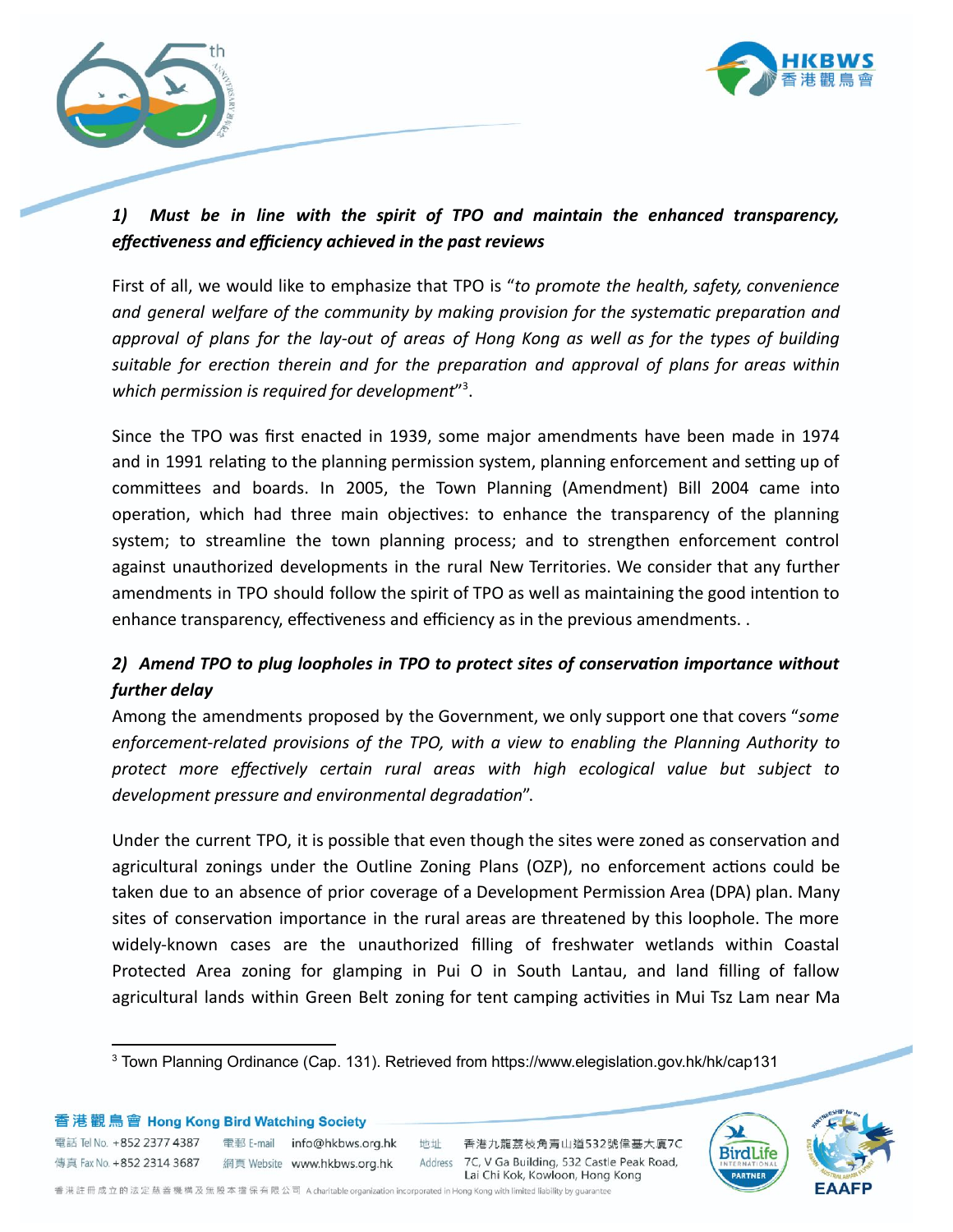



On Shan, where is also one of the 12 Priority Sites for Enhanced Conservation identified under the New Nature Conservation Policy.

In order to better protect the general welfare of the community as stipulated in the Long Title of the TPO<sup>4</sup>, environmental NGOs have for many years repeatedly urged the Government to amend the TPO to enable the Planning Department (PlanD) to have enforcement power in those areas. The Government announced in 2018 that she would "*review the legislaon concerned* and map out more effective means to control landfilling, dumping of wastes and *associated development acvies causing environmental damage to areas of high ecological values* at Lantau, with a view to enhancing protection of the natural beauty of these areas<sup>15</sup>. However, no action has been taken since then. In the 2020 Policy Address, the Government presented that she would "*consult the relevant panel of the Legislave Council in the coming year* on practicable proposal to amend the TPO to better protect areas of high ecological values *in the rural parts of the New Territories that are subject to development pressure*" 6 . A year has passed and this is now included in the "Legislative Proposals for the Seventh Term of the Legislative Council" under the 2021 Policy Address. We hope that it will not again become an empty promise.

However, according to the latest discussion paper, only a one-page board idea was provided in Annex B. It is proposed to prescribe a new power under TPO, such that the Secretary for Development may designate certain areas of high ecological value (not previously designated as a DPA) that is covered by an OZP but subject to development pressures and environmental degradation to be an "Enforcement Area". Enforcement actions can be taken against eco-vandalism in these areas. We consider this amendment should be placed at first priority without further delay, covering all conservation (including Green Belts) and agricultural zonings. A conservation-oriented mechanism should also be in place to reduce the potential risk of deliberate action (e.g. by land owners or occupants) to degrade the land before the enforcement power is in place.

地址

香港觀鳥會 Hong Kong Bird Watching Society

電話 Tel No. +852 2377 4387 電郵 E-mail info@hkbws.org.hk 



<sup>4</sup> Town Planning Ordinance (Cap. 131). Retrieved from https://www.elegislation.gov.hk/hk/cap131

<sup>5</sup> https://www.policyaddress.gov.hk/2018/eng/pdf/Agenda.pdf

<sup>&</sup>lt;sup>6</sup> The Chief Executive of HKSAR. (2020). Supplement of the Chief Executive's 2020 Policy Address. Retrieved from https://www.policyaddress.gov.hk/2020/eng/pdf/supplement\_full.pdf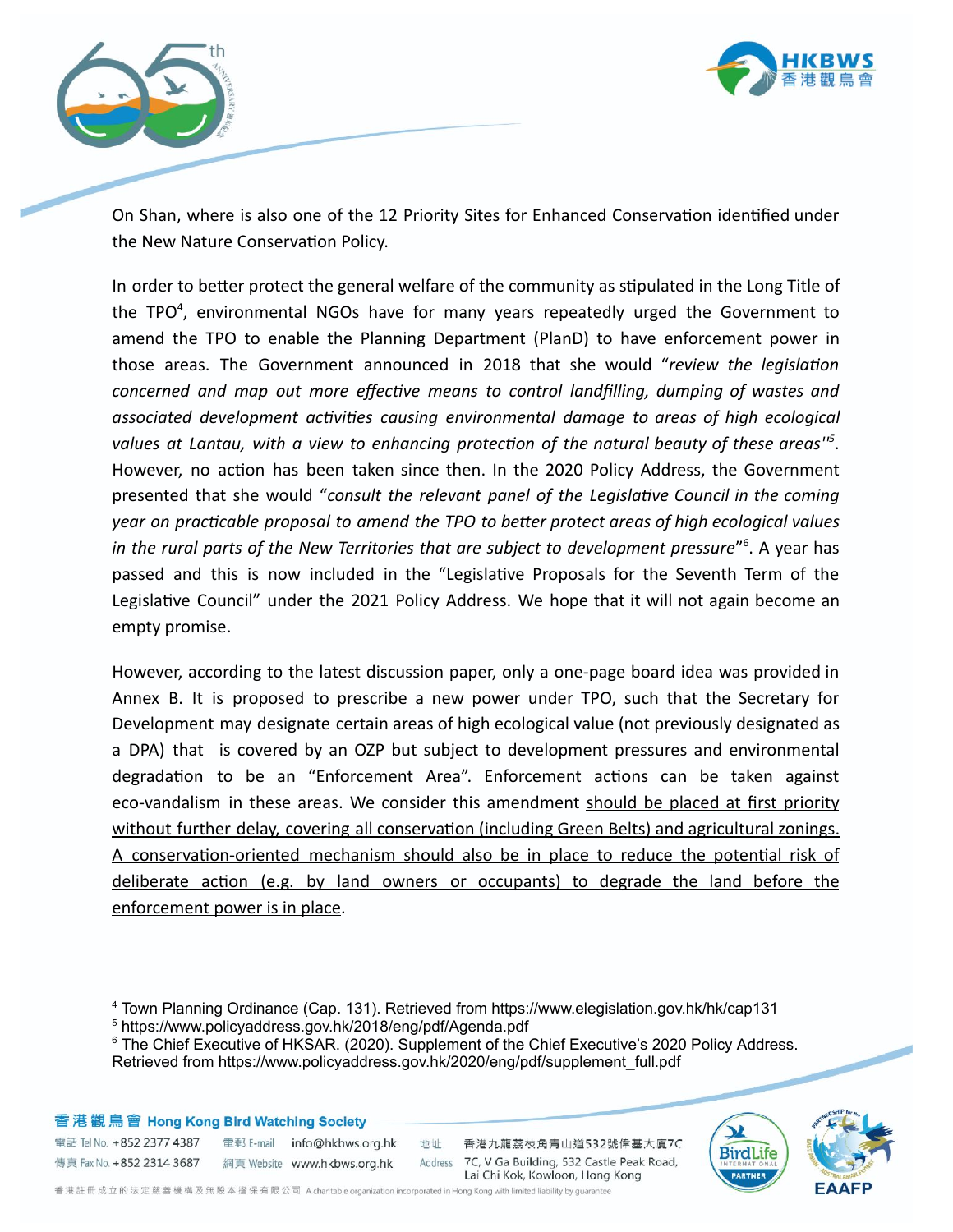



## *3) Public involvement, effecveness and transparency of the planning system should not be compromised by efficiency*

During the TPO amendment in 2004, the Government tried to strike a balance between increasing efficiency and enhancing effectiveness, transparency and public involvement in the planning system. Special attention was made to enhance public participation in planning application, approval and plan-making process, so as to improve the openness of the system. This laid a good foundation for public involvement in the planning process and allowed Town Planning Board (TPB) members to make a better decision for the general welfare of the community.

However, the Government is now proposing to i) reduce different rounds of receiving representations and comments into one during the plan-making process, ii) only allow representers to attend a meeting to answer questions when TPB members wish to make inquiries, iii) disallow the public to make comments to TPB in respect of the rezoning application under section 12A, and iv) disallow the public to apply for rezoning application if the applicant does not include the landowner of the application site or a relevant public officer or public body. We are concerned not only that all these proposals will greatly reduce the public participation and the openness of the planning process, but also the new mechanism will not ensure the TPB are well-informed about all the public comments and take them into consideration, which would allow the TPB to make a more comprehensive planning decision.

HKBWS has been proactively commenting on different development projects in the statutory planning processes. For instance, the plan-making for different Country Park enclaves like Pak Lap and Hoi Ha, planning or rezoning application in conservation-related zonings like Nam Sang Wai real-estate development and Green Belt rezoning at ecologically valuable sites. In many occasions, HKBWS together with representers/commenters from other green groups organized ourselves to make a focused and systematic presentation to the TPB to avoid repetition and deliver a clear message to TPB members for their consideration. We consider individual representation is important, however, the combined representations at the hearings are equally important as it provides TPB members a bigger picture of the items/plans under consideration.



電話 Tel No. +852 2377 4387 電郵 E-mail info@hkbws.org.hk 傳真 Fax No. +852 2314 3687 網頁 Website www.hkbws.org.hk

地址 香港九龍荔枝角青山道532號偉基大廈7C Address 7C, V Ga Building, 532 Castle Peak Road, Lai Chi Kok, Kowloon, Hong Kong

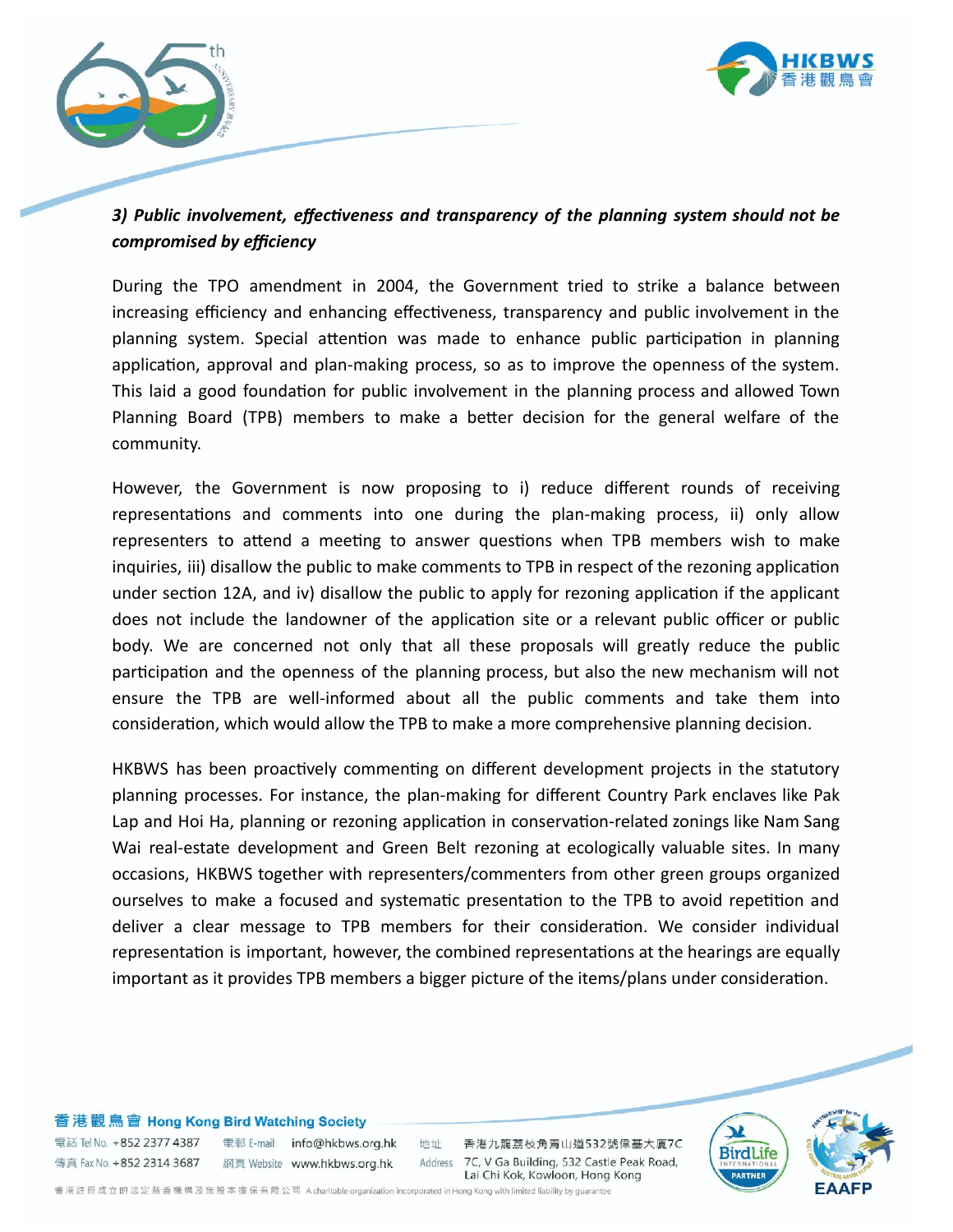



*4) Should strengthen planning enforcement under TPO in rural areas to deter eco-vandalism* The Government proposed to streamline and expedite rezoning and planning process under the TPO, "so that the various reclamation works and NDA (New Development Area) projects as well *as public and private housing projects can be completed as early as possible*" 7 . Instead of streamlining, we consider the government should strengthen the planning enforcement and control against "destroy first, develop later" especially when the development of NDAs in New Territories would create development hopes among the landowners around these areas.

In the past, many sites of ecological/conservation value were destroyed by unauthorized developments, and failed to be reinstated under the current planning control mechanism. The report published in 2018 by the office of the Ombudsman on Government's control over fly-tipping of construction waste and landfilling activities on private land recommended PlanD "*to require the RN* (Reinstatement noce) *recipients as far as possible to fully reinstate the sites to their original state in order to achieve the purpose of conservation*". Though this gives clear guidance to PlanD that RNs should be framed to achieve the conservation objective and enforced with an intention to achieve the purpose of ecological restoration, we have not yet seen any successful restoration case issued with RNs, in response to the above recommendation. Many wetlands and marshes still fail to be fully reinstated under the current system.

Even worse, planning applications at these destroyed sites associated with "destroy first, build later" may not necessarily be rejected by the Town Planning Board. In fact, many unauthorized activities were even regularized through applying for planning permission, for instance, the caravan and holiday camp applications were approved at the destroyed Kam Tin Buffalo fields.

We would like to emphasize that the planning enforcement must be strengthened to deter any land speculation activities including eco-vandalism and brownfield development in rural areas, especially those areas close to the future NDA projects.

香港觀鳥會 Hong Kong Bird Watching Society

電話 Tel No. +852 2377 4387 電郵 E-mail info@hkbws.org.hk 

地址

香港九龍荔枝角青山道532號偉基大廈7C Address 7C, V Ga Building, 532 Castle Peak Road, Lai Chi Kok, Kowloon, Hong Kong



<sup>7</sup> https://www.budget.gov.hk/2022/eng/budget63.html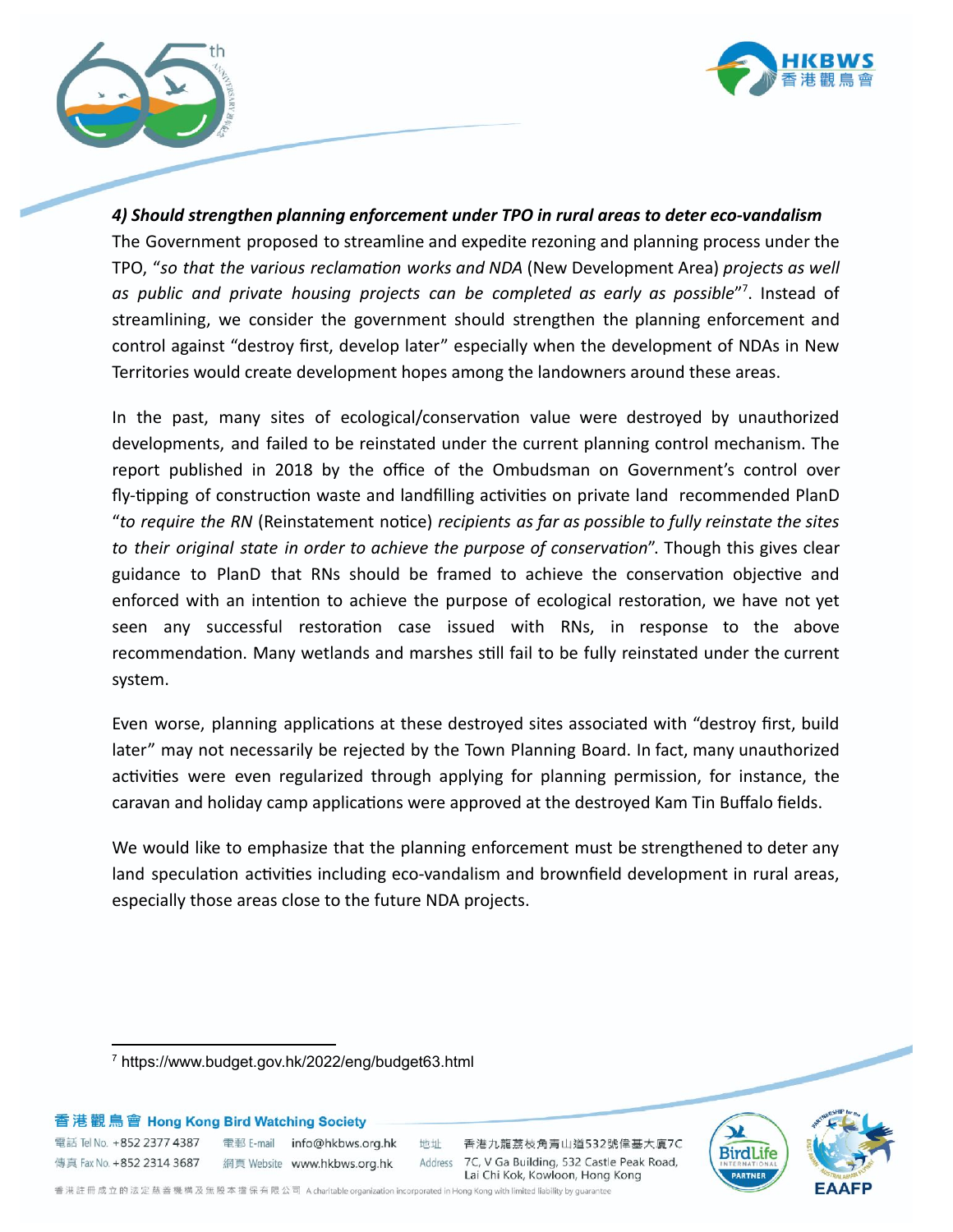



### *5) Should not encourage piecemeal development through mechanism of "minor works"*

The Government proposed to expand the scope of "minor works'' in the Roads (Works, Use and Compensation) Ordinance and the Railways Ordinance, such that more projects (e.g. widening and re-alignment of existing carriageway) could be regarded as "minor works" and exempted from statutory gazettal. This was also proposed to apply to the Foreshore and Sea-bed (Reclamations) Ordinance, such that small-scale projects like construction of landing steps and floating pontoons could also be exempted.

We are concerned that the expanded scope of "minor works" could also bring significant ecological impacts. Taking the recent gazetted widening works in Deep Bay Road as an example. It is located in the Lau Fau Shan and Pak Nai area, where is very close to egretry and is ecologically connected to the globally important intertidal wetlands within the "Inner Deep Bay and Shenzhen River catchment" Important Bird Area (IBA) recognized by BirdLife International. This "minor works" could be a threat to those ecologically sensitive sites due to the construction works and intensifying the development pressure in the locality because of the increased accessibility. Currently, the public could only comment on the project during the statutory gazettal procedure. We thus urge the Government to seriously review the scope of "minor works" and we urge for a transparent mechanism that allows the public to comment should be introduced to monitor those "minor works".

## $6$ ) Should not undermine the functions of EIAO as the last gatekeeper of environmental *protection against developments*

The government should comprehensively review the current EIAO to address the long-standing deficiencies in the EIA process. However, the main objective of the review is to shorten the completion time for the EIA process. We would like to remind the authority that EIAO is "*to provide for assessing the impact on the environment of certain projects and proposals, for protecting the environment and for incidental matters*". The current review objectives are considered not in line with the purpose and spirit of EIAO. We, instead, urge for a comprehensive review proposal to tackle the long-existing inadequacies in the EIA system, such as lack of public consultation for the variation in Environmental Permits (EP), no time limit for the granted EP, and the conflicting roles of the Environmental Protection Department as the project proponent and the gatekeeper. A holistic review is important not only to enhance the

#### 香港觀鳥會 Hong Kong Bird Watching Society

傳真 Fax No. +852 2314 3687

電話 Tel No. +852 2377 4387 電郵 E-mail info@hkbws.org.hk 網頁 Website www.hkbws.org.hk

地址 香港九龍荔枝角青山道532號偉基大廈7C Address 7C, V Ga Building, 532 Castle Peak Road, Lai Chi Kok, Kowloon, Hong Kong

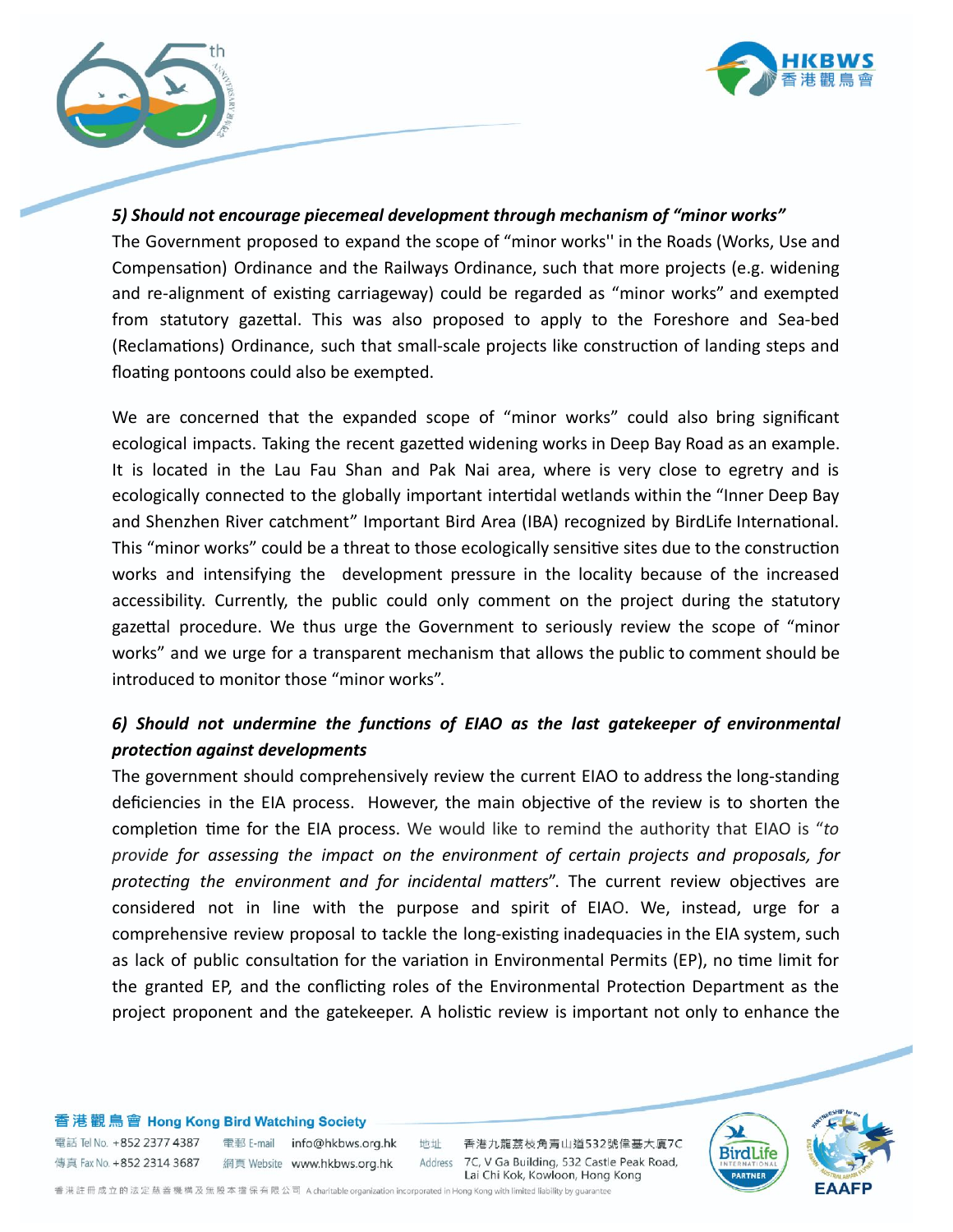



protection of the environment against developments, but also to increase the credibility of the EIA system.

### *7) Plug the loopholes in WDO to combat fly-tipping in ecological sensitive sites*

For the unauthorized developments involving illegal dumping of waste materials on private land, apart from planning enforcement, it also relies on EPD to carry out enforcement actions under the WDO. In many cases, however, the consent from the landowner was obtained and EPD was notified before the deposition. In 2015, such acknowledgement from EPD was challenged in court, that the environmental impacts of the deposition should also be considered before issuing the acknowledgement. Yet in 2018 the court finally ruled that EPD does not have such power to do so. Therefore, it is expected that the on-going landfilling in the private lands, especially those areas that are not regulated by TPO like Pui O, would continue to worsen, causing more wetland loss. We thus urge for an amendment on WDO, to allow the authority to consider the ecological value of the site before the approval of waste dumping in private land.

### 8) Establish nature conservation as a legal "Public Purpose" Land Resumption Ordinance

The Government has proposed to resume the private fishponds and wetlands in the Deep Bay area for the public purpose of nature conservation under the Land Resumption Ordinance (Cap. 124) in the Northern Metropolis Strategy. We appreciate the intention of land resumption for the establishment of Wetland Conservation Parks to conserve and manage 2,000 hectares of ecologically healthy important wetland ecosystems. However, we are concerned the private landowners may have expectations for the land resumption process and may change the operation of the fishponds or wetlands, which may have potential adverse impacts on the overall ecological value of the Deep Bay wetlands. Therefore, we urge the Government to ensure the land resumption process is smooth and effective. We recommend the Government to formally include "nature conservation" as a legal "Public Purpose" under the Land Resumption Ordinance, and an increased land premium for sites handed over with demonstrated high ecological or ecosystems services value, so as to facilitate the resumption of lands required for public purposes of nature conservation.



#### 香港觀鳥會 Hong Kong Bird Watching Society

電話 Tel No. +852 2377 4387 電郵 E-mail info@hkbws.org.hk 傳真 Fax No. +852 2314 3687 網頁 Website www.hkbws.org.hk

地址

香港九龍荔枝角青山道532號偉基大廈7C Address 7C, V Ga Building, 532 Castle Peak Road, Lai Chi Kok, Kowloon, Hong Kong